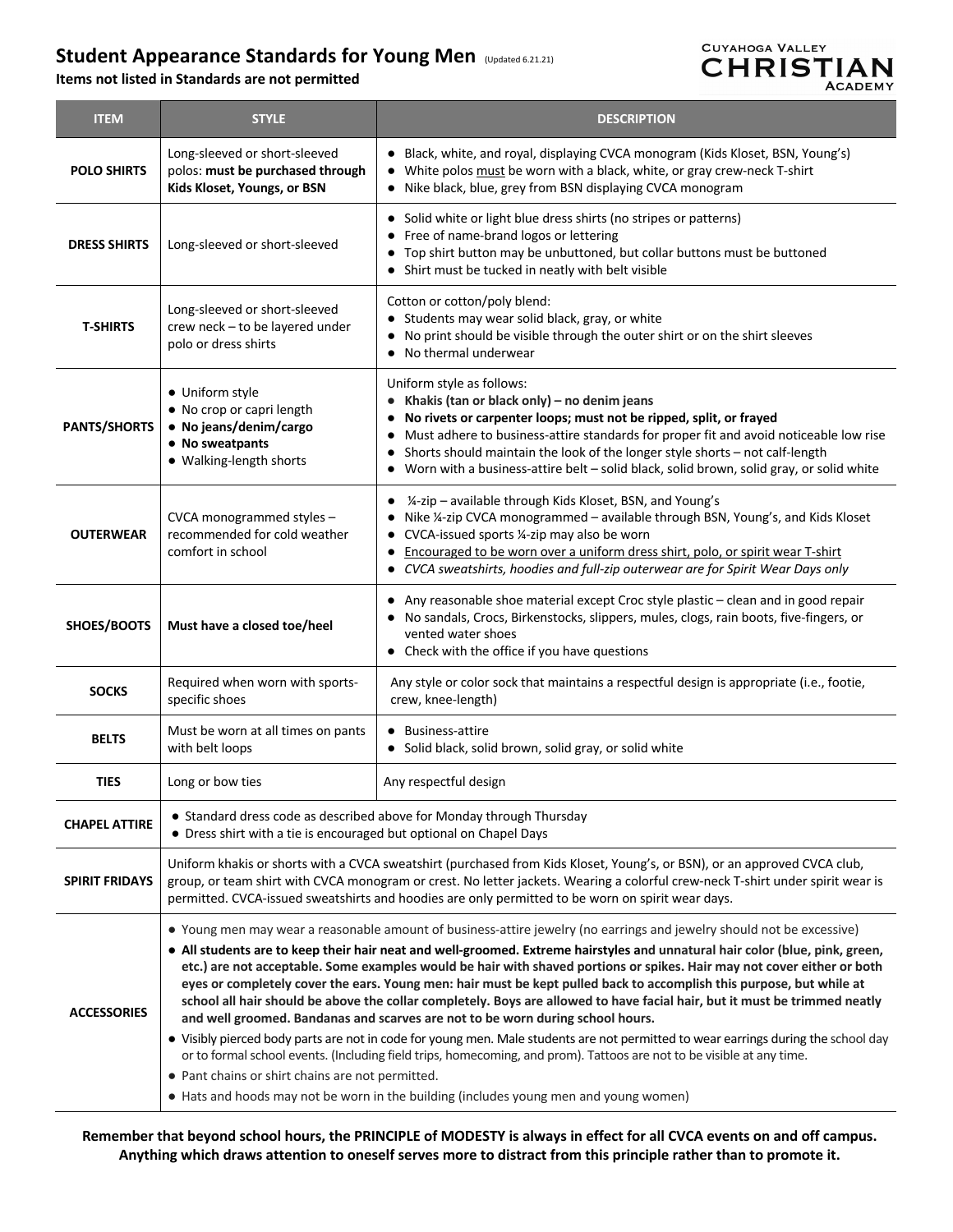# **Student Appearance Standards for Young Women** (Updated 6.21.21)

**Items not listed in Standards are not permitted**



| <b>ITEM</b>                        | <b>STYLE</b>                                                                                                                                                                                                                                                                                                                                                                                                                                                                                                                                                                                                                                                                                                                                                                                     | <b>DESCRIPTION</b>                                                                                                                                                                                                                                                                                                                                                                          |
|------------------------------------|--------------------------------------------------------------------------------------------------------------------------------------------------------------------------------------------------------------------------------------------------------------------------------------------------------------------------------------------------------------------------------------------------------------------------------------------------------------------------------------------------------------------------------------------------------------------------------------------------------------------------------------------------------------------------------------------------------------------------------------------------------------------------------------------------|---------------------------------------------------------------------------------------------------------------------------------------------------------------------------------------------------------------------------------------------------------------------------------------------------------------------------------------------------------------------------------------------|
| <b>POLO SHIRTS</b>                 | Long-sleeved or short-sleeved polos:<br>must be purchased through Kids<br>Kloset, Young's, or BSN                                                                                                                                                                                                                                                                                                                                                                                                                                                                                                                                                                                                                                                                                                | · Black, white, and royal, displaying CVCA monogram (Kids Kloset, BSN, Young's)<br>• White polos must be worn with a black, white, or gray crew-neck T-shirt<br>. Nike black, blue, grey from BSN displaying CVCA monogram                                                                                                                                                                  |
|                                    |                                                                                                                                                                                                                                                                                                                                                                                                                                                                                                                                                                                                                                                                                                                                                                                                  | Sizing considerations:<br>• Choose a loose-fitting, business-attire size<br>• Choose lengths that overlap slacks and skirt or can be easily tucked in<br>• No part of the midriff can ever be exposed                                                                                                                                                                                       |
| <b>T-SHIRTS</b>                    | Long-sleeved or short-sleeved<br>crew neck - to be layered under polo<br>or dress shirts                                                                                                                                                                                                                                                                                                                                                                                                                                                                                                                                                                                                                                                                                                         | Cotton or cotton/poly blend:<br>• Students may wear solid black, gray, or white - no print should be visible through<br>the outer shirt or on the shirt sleeves<br>• No thermal underwear                                                                                                                                                                                                   |
| <b>SKIRTS</b>                      | Solid tan-khaki twill or CVCA plaid                                                                                                                                                                                                                                                                                                                                                                                                                                                                                                                                                                                                                                                                                                                                                              | • Kilt or two-kick pleat – purchased from Kids Kloset<br>. Must extend to the top of the knee but may be worn longer<br>• Note: Skirt guidelines will be changing for the 2022-2023 school year. Please be<br>mindful of that as you make purchases for the 2021-2022 year.                                                                                                                 |
| <b>PANTS/SHORTS</b>                | • Uniform style<br>• No crop or capri-length<br>• No jeans/denim/cargo<br>• No leggings/sweatpants<br>· Walking-length shorts, no shorter<br>than 3 inches above the top of the<br>knee, not rolled                                                                                                                                                                                                                                                                                                                                                                                                                                                                                                                                                                                              | Uniform style is as follows:<br>• Khakis (colors: tan or black only) - no denim jeans<br>No rivets or carpenter loops; must not be ripped, split, or frayed<br>Worn with a business-attire belt - solid black, solid brown, solid gray, or solid white,<br>if polo is tucked in<br>• Must adhere to loose-fitting, business-attire standards for proper fit, avoid a<br>noticeably low rise |
| <b>OUTERWEAR</b>                   | CVCA monogrammed styles -<br>recommended for cold weather<br>comfort in school                                                                                                                                                                                                                                                                                                                                                                                                                                                                                                                                                                                                                                                                                                                   | 1/4-zip, available through Kids Kloset, Young's, or BSN<br>٠<br>Nike 1/4-zip, CVCA monogrammed and available through BSN<br>CVCA-issued sports 1/4-zip may also be worn<br>Encouraged to be worn over a uniform dress shirt, polo, or spirit wear T-shirt<br>CVCA sweatshirts, hoodies, and full-zip outerwear are for Spirit Wear Days only<br>$\bullet$                                   |
| SHOES/BOOTS                        | Must have a closed toe/heel                                                                                                                                                                                                                                                                                                                                                                                                                                                                                                                                                                                                                                                                                                                                                                      | Any reasonable shoe material except Croc style plastic; clean and in good repair<br>No sandals, Crocs, Birkenstocks, slippers, mules, clogs, rain boots, five-fingers, or<br>vented water shoes<br>• Check with the office if you have questions                                                                                                                                            |
| <b>SOCKS</b><br><b>HOSE/TIGHTS</b> | Required when worn with sports-<br>specific shoes                                                                                                                                                                                                                                                                                                                                                                                                                                                                                                                                                                                                                                                                                                                                                | • Any style or color sock that maintains a respectful design is appropriate (i.e., footie,<br>crew, knee-length)<br>Hosiery must be clear or solid black, white, gray, or tan-khaki - No fishnet hose<br>$\bullet$<br>• Tights may not be worn under shorts                                                                                                                                 |
| <b>BELTS</b>                       | Must be worn when polo is tucked in                                                                                                                                                                                                                                                                                                                                                                                                                                                                                                                                                                                                                                                                                                                                                              | Business attire - true belt: no ribbons, scarves, or sashes - solid black, brown, gray, or<br>white $-$ to be worn in belt loops only                                                                                                                                                                                                                                                       |
| <b>CHAPEL ATTIRE</b>               | Standard dress code as described above for Monday through Thursday                                                                                                                                                                                                                                                                                                                                                                                                                                                                                                                                                                                                                                                                                                                               |                                                                                                                                                                                                                                                                                                                                                                                             |
| <b>SPIRIT FRIDAYS</b>              | Uniform khaki or shorts, with a CVCA sweatshirt (Kids Kloset, Young's, or BSN) or an approved CVCA club, group, or team shirt<br>with CVCA monogram or crest. No letter jackets. Wearing a colorful crew-neck T-shirt under spirit wear is permitted. CVCA<br>sweatshirts and hoodies are only permitted to be worn on Spirit Wear Days.                                                                                                                                                                                                                                                                                                                                                                                                                                                         |                                                                                                                                                                                                                                                                                                                                                                                             |
| <b>ACCESSORIES</b>                 | • Young ladies may wear a reasonable amount of business-attire jewelry. (Jewelry should not be excessive.)<br>• All students are to keep their hair neat and well-groomed. Extreme hairstyles and unnatural hair color (i.e. pink, blue, green,<br>etc.) are not acceptable. Some examples of extreme styles would be hair with shaved portions or spikes. Hair is to be worn out<br>of the face and may not cover either or both eyes. Bandanas and scarves are not to be worn during school hours.<br>• Pierced body parts, other than ears, are not in code. Tattoos are not to be visible at any time.<br>• Lace fabric is not acceptable.<br>• Pant chains or shirt chains are not permitted.<br>• Hats and hoods may not be worn in the building (this includes young men and young women) |                                                                                                                                                                                                                                                                                                                                                                                             |

**Remember that beyond school hours, the PRINCIPLE of MODESTY is always in effect for all CVCA events on and off campus. Anything which draws attention to oneself serves more to distract from this principle rather than to promote it.**